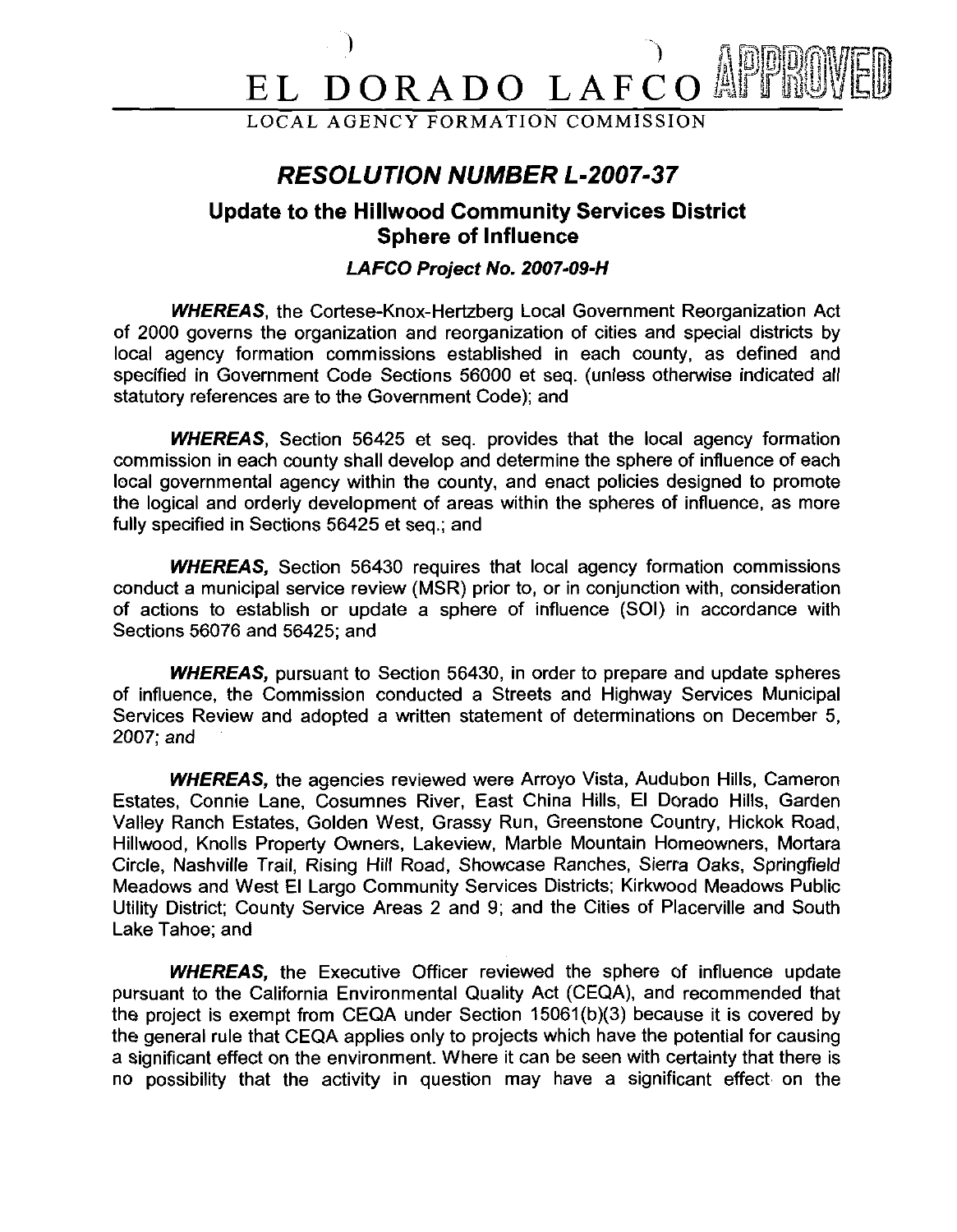-1

environment, the activity is not subject to CEQA, and, based thereon, the Executive Officer prepared a Notice of Exemption; and

**WHEREAS,** the Executive Officer set a public hearing for December 5, 2007 for consideration of the environmental review and the draft sphere of influence update for Hillwood Community Services District and caused notice thereof to be posted, published and mailed at the times and in the manner required by law at least twenty-one (21) days in advance of the date; and

**WHEREAS,** on December 5, 2007 the draft sphere of influence update came on regularly for hearing before LAFCO, at the time and place specified in the Notice; and

**WHEREAS,** at said hearing, LAFCO reviewed and considered the draft sphere of influence, and the Executive Officer's Report and Recommendations; each of the policies, priorities and factors set forth in Government Code Section 56425 et seq.; LAFCO's Policies and Guidelines related to spheres of influence, starting with Policy 4.0; and all other matters presented as prescribed by law; and

**WHEREAS,** at that time, an opportunity was given to all interested persons, organizations, and agencies to present oral or written testimony and other information concerning the proposal and all related matters; and

**WHEREAS,** the Commission received, heard, discussed, and considered all oral and written testimony related to the sphere update, including but not limited to protests and objections, the Executive Officer's report and recommendation, the environmental document and determinations and the service reviews; and

**WHEREAS,** pursuant to Government Code Section 56425(i)(2), the Commission does hereby establish the functions and classes of services provided by Hillwood Community Services District as follows: road and road maintenance services; and

**WHEREAS,** the Commission does hereby make the following determinations regarding the proposal pursuant to Government Code Section 56425(e):

#### **1. The present and planned land uses in the area, including agricultural and open space lands.**

Present land uses within the District are primarily residential uses. Planned land uses are anticipated to remain the same as current land uses.

#### **2. The present and probable need for public facilities and services in the area.**

Present needs for public facilities and services are currently being met at a minimum. The ability of the District to provide continued maintenance of roadways at an acceptable level of service will be dictated by its ability to secure capital necessary to implement an acceptable maintenance schedule.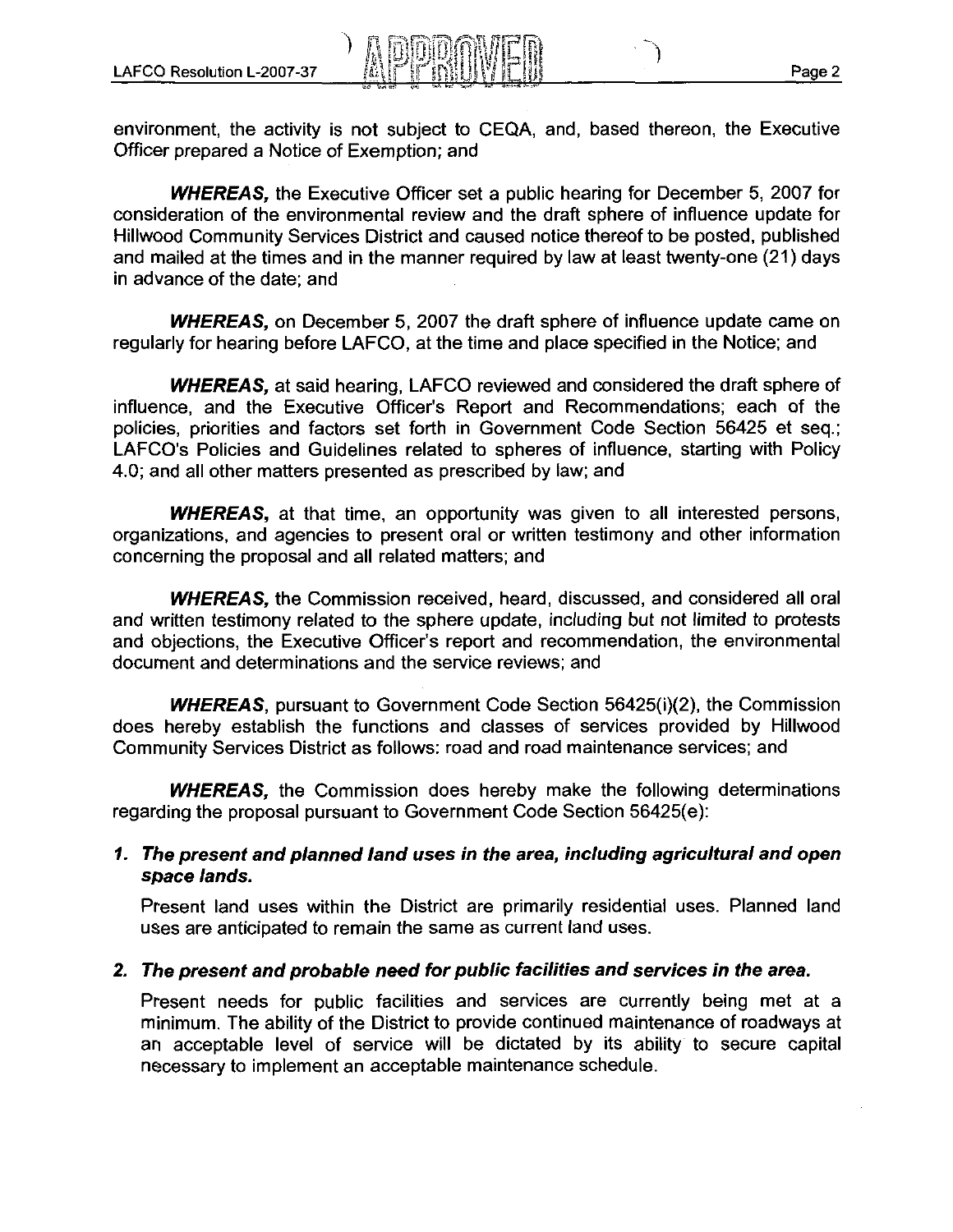#### **3. The present capacity of public facilities and adequacy of public services that the agency provides or is authorized to provide.**

The present capacity of public facilities currently provided is barely sufficient for the current level of service demanded.

**4. The existence of any social or economic communities of interest in the area if the Commission determines that they are relevant to the agency.** 

There are no social or economic communities of interest in the area. Nearby communities include the Shingle Springs area.

#### **NOW, THEREFORE BE IT HEREBY RESOLVED, DETERMINED, ORDERED AND FOUND:**

Section 1. Each of the foregoing recitals is true and correct.

Section 2. The Notice of Exemption prepared by the Executive Officer is approved as the appropriate environmental document for this project.

Section 3. The update to the Hillwood Community Services District's Sphere of Influence to affirm the current sphere is orderly, logical and justifiable.

Section **4.** The Executive Officer is directed to file a Notice of Exemption under Section 15061(b)(3) in compliance with the California Environmental Quality Act and local ordinances implementing the same.

Section 5. The Hillwood Community Services District's sphere of influence is updated to affirm its current sphere, coterminous with the current service area, as shown on the attached map, marked Exhibit A, attached hereto and incorporated herein by this reference.

**PASSED AND ADOPTED** by the El Dorado Local Agency Formation Commission at a regular meeting of said Commission, held December 5, 2007 by the following vote of said Commission.

'!

**Long,Briggs,Hagen,Humphreys,Loftis**  AYES:Norris, Sweeney NOES: None ABSTENTIONS: None ABSENT: None

ATTEST:

,<br>مر<sub>وم م</sub>ر<sub>وم</sub>  $\overline{\mathcal{A}}$ O!lL!mbuyn, ,,/' /7;v7 ,/' u.,, '. . Clerk to the Commission